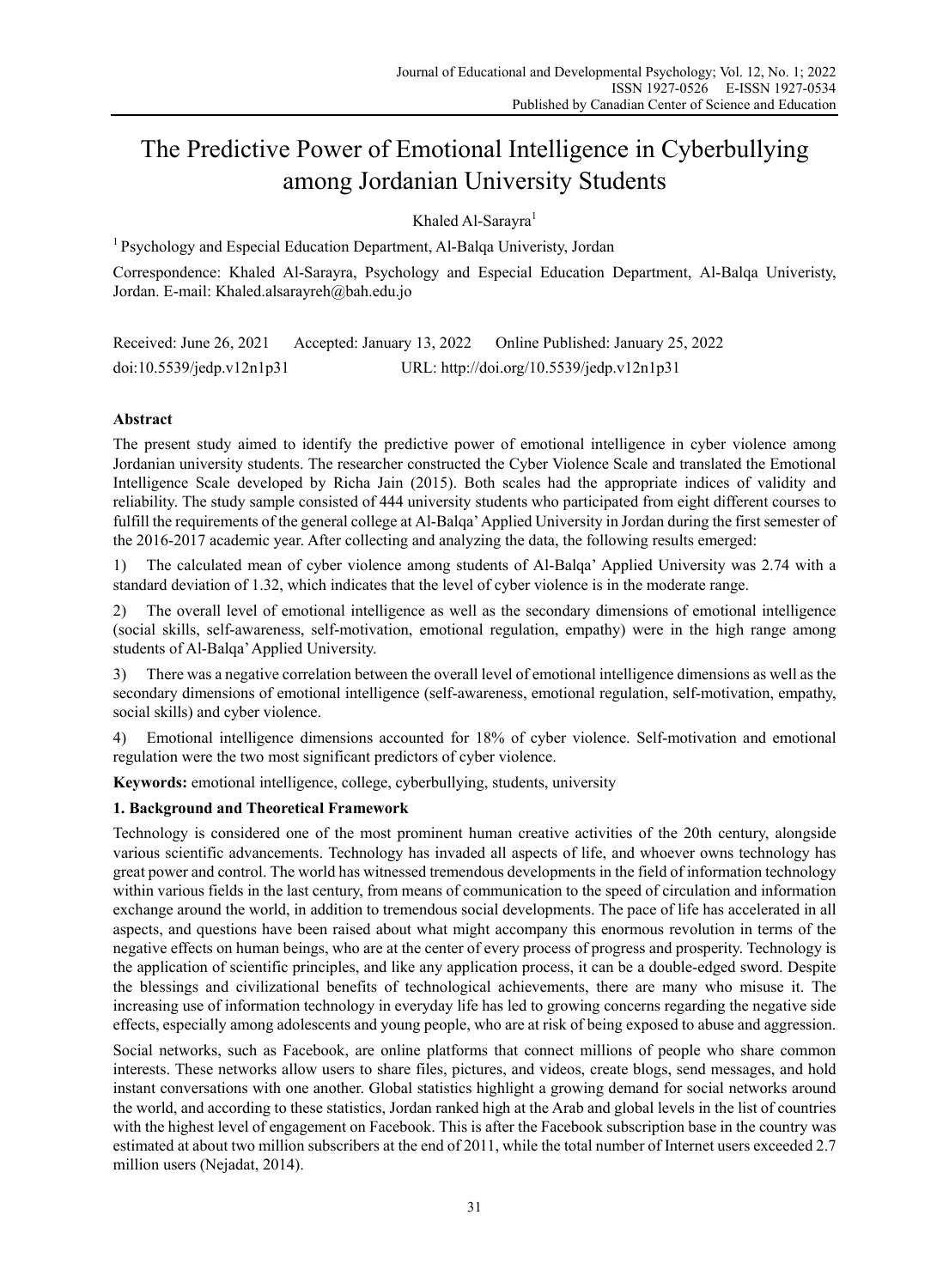The modern world is witnessing a massive cognitive and technological revolution, a revolution that has resulted in the emergence of many modern technologies that saved people a lot of time and effort. And despite the positive aspects of these technologies, they have nevertheless created many forms of strange behaviors and practices, which might not have existed without the emergence of such technologies. The technological changes that the world has witnessed, and the consequent tremendous evolution of communication means and the presence of many modern technologies, has resulted in the emergence of a new type of crime, which differs greatly in its form, means, and perpetrators, from the traditional concept of crime. This is what is termed "cybercrime," the danger of which increases - especially with the increasing number of users of these technologies – day after day.

The technological and cognitive revolution we are witnessing today, the continuous social, political, and cognitive changes and challenges, and the multiplicity of interests, emphasize the important role of the university in determining outputs that are compatible with the nature of this era, and the employment of the university's mission in basic functions, such as preparing human resources, conducting scientific research, and contributing to the process of upbringing and knowledge transfer in a manner that supports building and shaping student awareness, addressing community issues and problems, and working to serve and develop society in all its political, economic, cognitive, and social aspects (Bakir, 2010; Fonseca & Nieth, 2021).

Cyber violence occurs through the use of electronic technology through the internet. Technology includes electronic devices and equipment, such as cell phones, computers, and tablets (iPads), as well as communication tools including social networking sites, text messages, whether through the iPhone, computer, laptop, video tapes, chat rooms, or other sites. Manifestations of violence are always present on this network, 24 hours day and night, where individuals can explore this network on their own without supervision, particularly children. Images and messages are published by anonymous people at a high speed, and it is difficult to trace the source of these files and to delete them as well. Although cell phones and computers are not responsible for spreading violent scenes – as social networking sites can be used for social activities, such as connecting children with family and friends, helping them study, and providing entertainment - however, these devices and sites can cause harm, whether they are used by an individual or accessed through the internet. Research shows that the impacts of cyber violence are similar to the negative impacts of exposure to real-life violence, which include alcohol and drug abuse, mental absence or escapism, learning about violence and criminality from virtual criminals, an unwillingness to get out of the house, low student educational achievement, poor self-esteem and self-confidence, and physical illness (Sebti, 2013; Backe Lilleston & McCleary-Sills, 2018; Holdren, 2020).

This is where the importance of emotional intelligence emerges, as we find that society is facing many political, social, cultural, and economic problems. There is no doubt that the solutions to most of these problems that cause distress and anxiety to the community is for the individual to possess well-developed intellectual abilities, as well as social and emotional skills that complement intellectual skills to solve the present problems. This highlights the importance of having people skills and effective harmony with others, and this has all contributed to the interest in emotional intelligence (Pfeiffer, 2001).

In other words, we must pay attention to the emotional aspects of the individual, considering that it is one of the means of adaptation to the successive and conflicting variables surrounding him/her, since feelings and emotions are one of the most important influences in guiding the individual's behavior in general and way of thinking, issuing judgments, and making decisions, in particular. The emotional state of an individual, whether that includes feelings of sadness, joy, anger, or hostility, greatly influences the way he/she deals with and manages life matters, especially at the university level, considering that university students are at a stage where they are searching for identity, self-affirmation, and openness to life in a way that may initially be irrational, characterized by foggy judgment and an incomplete comprehension of life matters (Trigueros et al., 2020).

#### *1.1 Research Questions*

The current study addresses the predictive ability of emotional intelligence in cyber violence among Jordanian university students, which can be determined by answering the following questions:

- What is the level of cyber violence among Jordanian university students?
- What is the level of emotional intelligence among Jordanian university students?
- Is there a significant correlation between cyber violence and emotional intelligence dimensions among Jordanian university students?
- Which emotional intelligence dimensions are the most predictive of cyber violence among Jordanian university students?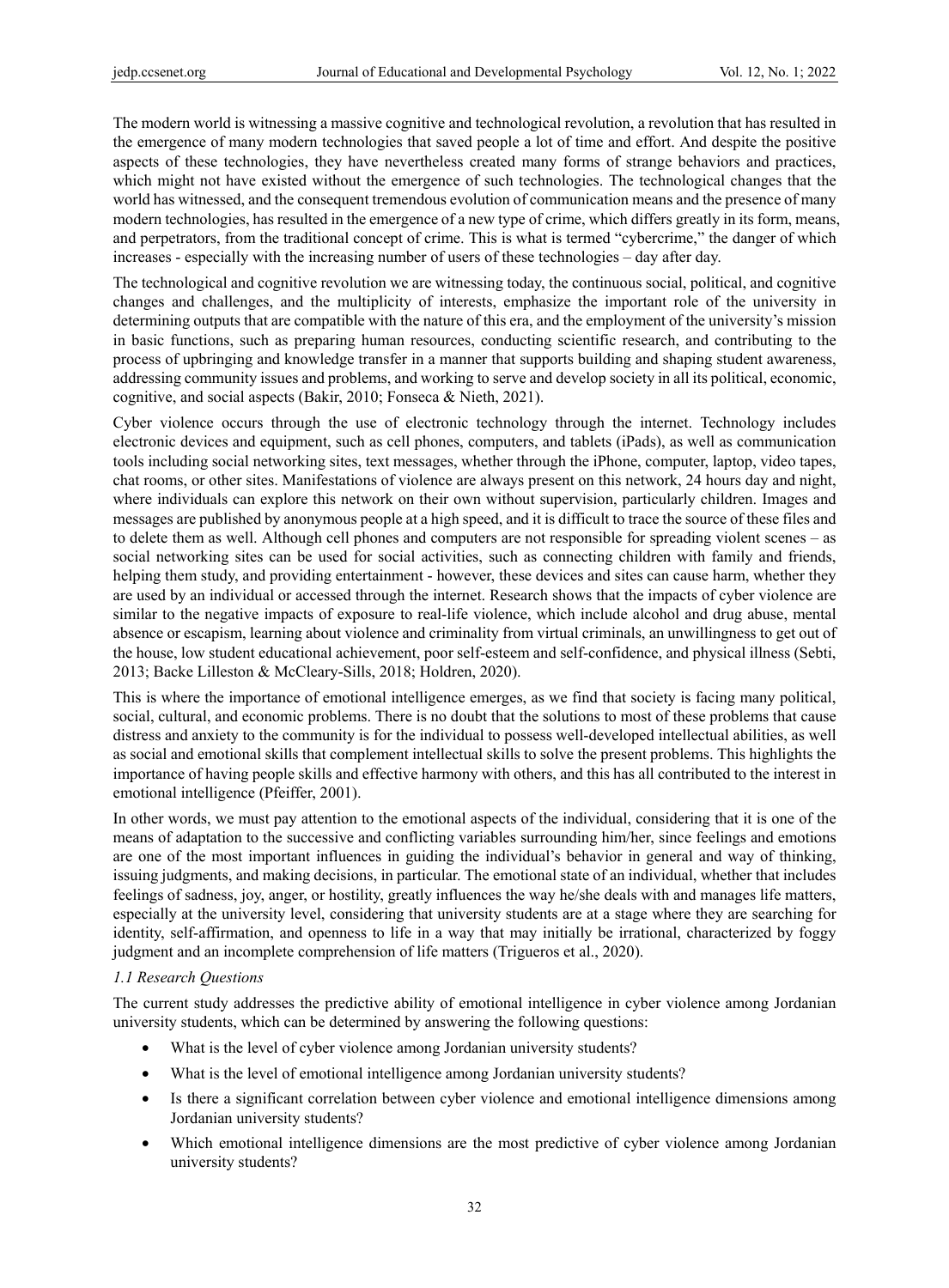## *1.2 Research Significance*

The research study draws attention to the issue of cyber violence and emotional intelligence among university students, on the basis that violence is a behavior that is accompanied by specific emotions that are characterized by a strong sense of dissatisfaction in humans, and that emotional intelligence has varying effects on one's personality in all its aspects. Its importance also stems from the need to shed light on this type of violence, which carries numerous negative consequences that threaten the security and safety of society. Further, the importance of the study stems from the activation of the role of the university and its contributions to solving one of the significant issues that society currently faces, and it may hold benefits for many sectors, institutions, and entities of the university.

#### *1.3 Procedural Definitions*

#### 1.3.1 Cyber Violence

Violence that occurs through the use of electronic technology through the internet is referred to as cyber violence. This includes electronic devices and equipment, such as mobile phones, computers, tablets (iPads), as well as communication platforms including social networking sites and text messages delivered through an iPhone, computer, laptop, video tapes, chat rooms, and other sites (Sebti, 2014).

Cyber violence is defined in legal dictionaries as follows: acts that use technology and communication information to support intentional, repeated, and hostile behavior by an individual or a group with the aim of harming others (Sebti, 2014). It is defined in procedural terms as the total degree obtained by the respondent on the cyber violence scale used in the study.

### 1.3.2 Emotional Intelligence

The concept of emotional intelligence refers to the ability to accurately perceive, regulate, and express emotions, as well as the ability to generate and access emotions during the thinking process, the ability to understand the emotion and the underlying emotional knowledge, and the ability to organize emotions in a way that promotes the emotional and mental growth of the individual (Mayer & Salovy, 2007). It is procedurally defined in this study as the overall degree obtained by a respondent on the emotional intelligence scale used in the study.

#### *1.4 Study Parameters*

The results of the study shall be determined by the participants included in the study in the governorate of Amman. The results of the study shall also be determined by the scales used in the study and the resulting indices of validity and reliability of the students' performance.

#### *1.5 Previous Studies*

The Novo, Pereira, and Matos' (2015) study, titled "Cyber-Aggression among Portuguese Adolescents: A Study on Perpetration, Victim Offender Overlap and Parental Supervision", aimed to study the dark side of cyber communication among adolescents; specifically, the frequency of the perpetrations of aggression (cyber-stalking) and the overlap between victimisation, the offender, and parental supervision. The study conducted a survey of the views of 627 adolescents (12-16 years) and 586 parents. The results indicated a worrisome frequency of cyber attacks, and they demonstrated a high overlap between victims and offenders and the influence that parents have on their adolescent children's aggressive behavior in the virtual environment. Further, the study by Vale and colleagues (2018) titled "Cyber-aggression in adolescence and internet parenting styles: A study with victims, perpetrators and victim-perpetrators" examined the relationship between cyber aggression among adolescents and parenting styles. Adolescents who used technology more frequently and had permissive parenting styles were more likely to be involved as victim-perpetrators.

A more recent study by Martinez-Monteagudo and colleagues (2019) titled "Cyberbullying in the university setting; relationship with family environment and emotional intelligence", examined the predictive capacity of family environment and emotional intelligence in cyberbullying behaviors among a sample of 1282 Spanish university students. Results showed that a deteriorated family environment is correlated with a higher likelihood of becoming both a victim and perpetrator of cyberbullying. Moreover, the study revealed that dimensions of emotional intelligence predicted participation in cyberbullying as both a victim and perpetrator. Specifically, it indicated that low emotional regulation and high excessive attention to one's feelings increases the probability of being a victim of cyberbullying, while low emotional understanding increases the probability of being a perpetrator.

The Jarrar (2011) study, titled "Participation on Facebook and its Relationship with the Attitudes of Jordanian University Students towards Family Relations", aimed to learn about participation on Facebook and its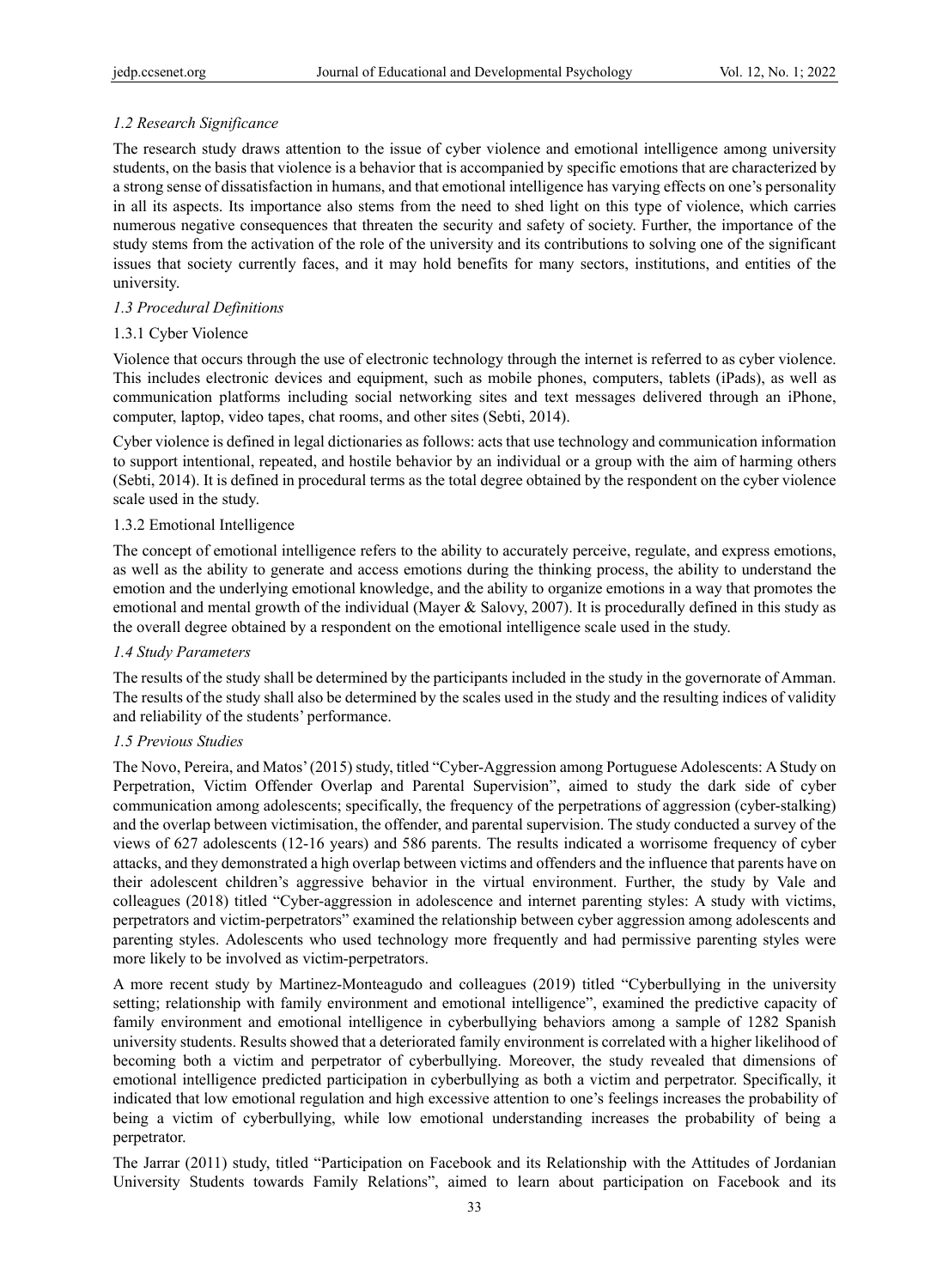relationship with young people's attitudes towards family relations, considering that the nature of the relationship between young people and their families is one of the most important indicators of the nature of their interaction with their real society, and the fact that the family is one of the most important pillars for the inheritance and continuation of cultural autonomy. The researcher used a descriptive methodology, and a questionnaire was used to collect data. The study's target participants were young people between 15-24 years old in Jordan, with the selected sample consisting of 384 young men and women between 15-24 years old. The results showed that 74.4% of Jordanian youth participate in Facebook, and that the percent of participating males (56%) is greater than the percent of participating females (44%). Results also indicated that nearly three-quarters of the participants check Facebook daily (73.8%), more than half of young subscribers (57.4%) believe that their participation reduces the time they spend with their families, 45.6% saw that their participation in the site has had a positive impact on their lives, and 14.2% couldn't determine whether or not their participation in the site affected their lives.

The Al-Masri study (2011), titled "The Use of Social Networking Sites by University Students and their Impact on Other Media Outlets", aimed to determine the extent to which Palestinian university students use social networking sites, and its impact on their usage of other media outlets. The study also aimed to identify the negative and positive effects of the students' use of these sites using a sample of 50 Palestinian college students in Gaza. The study found that 52% of participants use social networking sites for up to two hours a day. The study also indicated that the most significant negative effects of using social networking sites are the fueling of political crises, providing an opportunity for recruitment by others, increasing hatred and deepening differences, at a level of 78%. The most significant positive effect was introducing users to topics that would help them engage in discussions with others at a level of 47%. As for the impact of using social networking sites on other media and communication outlets, the study showed a notable decline in reading books, reading newspapers and magazines, listening to the radio, and watching satellite channels, at levels ranging from 76% to 84%.

The Barakat study (2009), titled "The Various Negative Effects of Modern Means of Communication on Social Upbringing", aimed to identify the negative effects of satellite channels, the internet, mobile phones and modern means of communication on social upbringing. It also aimed to identify the role of the family and school in limiting these effects. The study found that the internet has some negative effects, such as skepticism about scientific information, internet cafes that allow access to banned and pornographic sites in order to increase the number of visitors, and chat rooms that provide a space for discussion and freedom of expression, which young people consider to be one of the most important ways to meet and sometimes build unhealthy social relationships. As for the mobile phone, negative effects include using the phone while driving and using it as a tool for spreading corruption and immoral scenes that go against public morality and social mannerisms. The study made some suggestions about the role that social institutions can perform in the community.

A study by Extremera and colleagues (2018) titled "Cyberbullying Victimization, Self-Esteem and Suicidal Ideation in Adolescence: Does Emotional Intelligence Play a Buffering Role?" examined the role of emotional intelligence in protecting against the negative psychological impacts of cyberbullying, such as suicidal ideation and low self-esteem, among victims in a sample of 1660 Spanish adolescents. The study found that adolescents with high emotional intelligence experienced lower levels of suicidal ideation and higher self-esteem compared to those with lower emotional intelligence. Another study of 490 Indian university students revealed a negative relationship between spirituality and cyberbullying, which was mediated by emotional intelligence dimensions, including appraisal of self-emotions, appraisal of other's emotions, and emotion regulation (Yadav & Yadav, 2018).

The Golubev study (2009), "Criminals in Computer-related Crimes", aimed to identify the motives of computer criminals. The study found that these motives consist of the following: 66% have spying-related motives, 17% are politically motivated, 7% are research curious, and 5% have motives related to viewing sexual sites. The study showed that 33% are under 20 years of age, 45% are between 20 and 40 years old, and 13% are over 40 years of age, which indicates that the majority are between 13 and 20 years of age. The study also showed that the number of criminals multiplies by five times annually, and that 7.5% have high technical capabilities, especially those who work in fields related to accounting, secretarial jobs, management, and others.

The Ateya study (2007), "An Experiment in the Ethics of the Information Society", aimed at surveying the views of the study sample on the ethics of the information society. The findings highlighted the need for charters that govern professional work, and it demonstrated the contradiction between the articles of the ethics document developed by the American Library Association. Further, it indicated that any ethics-related document must be based on family values and the ethics of the society it serves in order to prevent contradictions between the representation of professional principles and social values.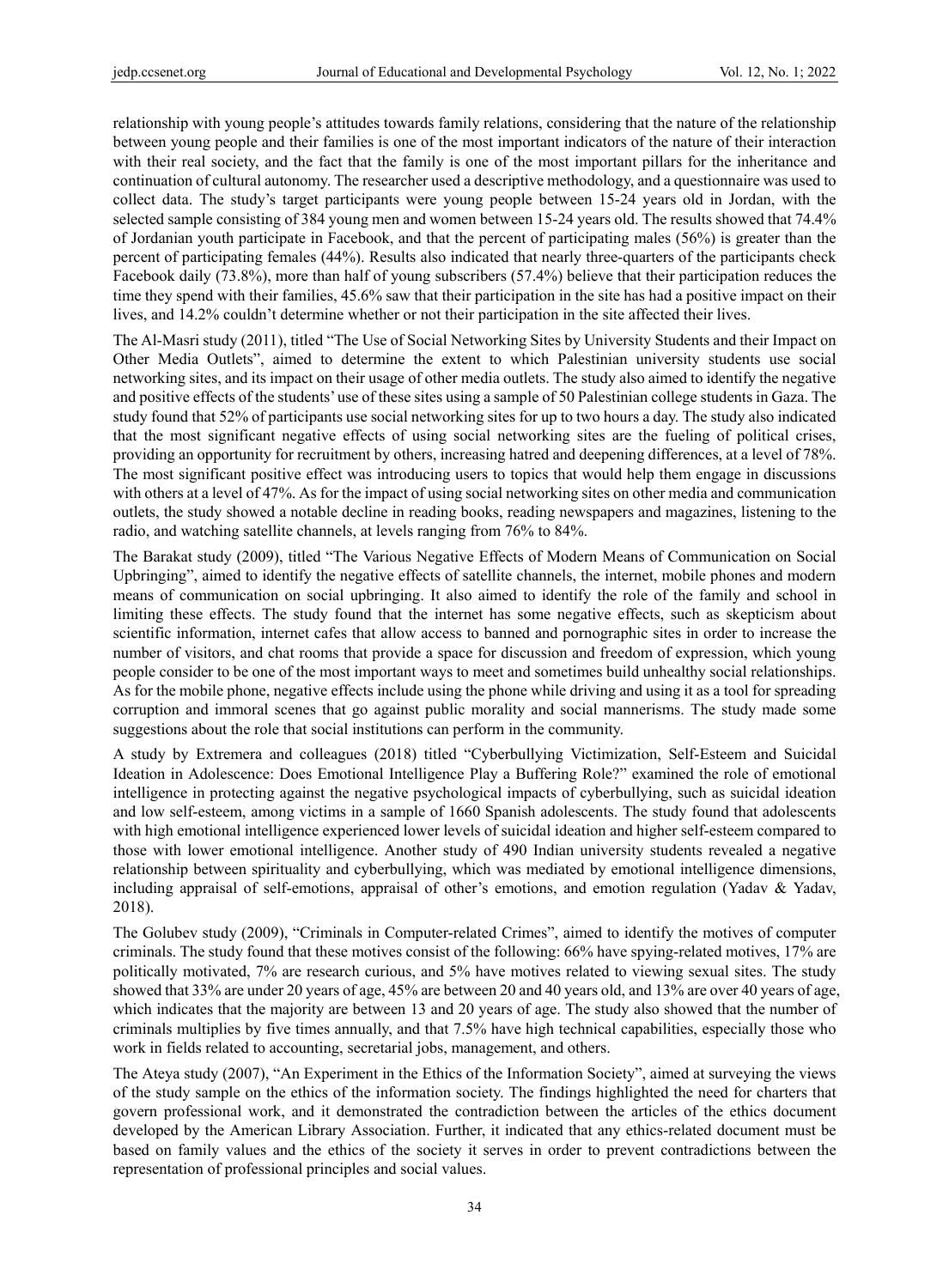# *1.6 Comment on Previous Studies*

Based on previous studies, it is clear that there is an interest in cyber violence, both locally and globally, and as there are few studies that have addressed the relationship between cyber violence and emotional intelligence, the present study differs from previous studies in that it attempts to determine the predictive ability of emotional intelligence in cyber violence.

# **2. Methods and Procedures**

# *2.1 Study Methodology*

The descriptive relational methodology was used to achieve the objectives of the present study, as this approach is the most appropriate for the study's objectives. The present study aims to determine the predictive ability of emotional intelligence in cyber violence among students at the Al-Balqa' Applied University.

# *2.2 Study Population and Sample*

The study population will consist of all students at the Al-Balqa' Applied University who are currently studying at the University College of Princess Alia. The study sample was selected from eight different courses for the requirements of the general college. The number of students in the study sample was 444 males and females ranging from the first to fourth years of study, completing the first semester of the academic year 2016-17. Table 1 shows the distribution of the study sample by sex, college, and education level.

|                                    |  |              |              | Frequency | Percent (%) |
|------------------------------------|--|--------------|--------------|-----------|-------------|
| Sex                                |  | Male         | 172          | 38.7      |             |
|                                    |  | Female       | 272          | 61.3      |             |
|                                    |  | <b>Total</b> | 444          | 100.0     |             |
| College                            |  | Science      | 268          | 60.4      |             |
|                                    |  | Humanities   | 176          | 39.6      |             |
|                                    |  | <b>Total</b> | 444          | 100.0     |             |
|                                    |  |              | First        | 59        | 13.3        |
|                                    |  |              | Second       | 187       | 42.1        |
| Education Level (year of<br>study) |  |              | Third        | 172       | 38.7        |
|                                    |  |              | Fourth       | 26        | 5.9         |
|                                    |  |              | <b>Total</b> | 444       | 100.0       |

## Table 1. Distribution of Study Sample by Sex, College, and Education Level

# *2.3 Study Tools*

Two tools have been constructed to achieve the objectives of the current study: the first is a scale for measuring the degree of cyberbullying, and the second is for emotional intelligence. The following steps were taken to construct both tools:

1) Review of previous literature and scales regarding cyberbullying and emotional intelligence.

2) Preparation of the two study scales in an initial format for the purpose of presenting them to the panel of experts.

- 3) Using the arbitrators' feedback to produce the finalized version of the scales.
- 2.3.1 The Cyberbullying Scale

The cyberbullying scale is made up of 17 items that measure behaviors related to threats, blackmail, and libel that are practiced by social media and internet users. The items are rated on a 5-level scale ('Strongly Agree' is 5 points, 'Agree' is 4 points, 'Neutral' is 3 points, 'Disagree' is 2 points, and 'Strongly Disagree' is 1 point). Thus, the overall score ranges from 17 to 85 points, where a higher score indicates practicing cyberbullying to a higher degree.

To verify the validity of the cyberbullying scale, it was presented to 10 arbitrators specializing in the fields of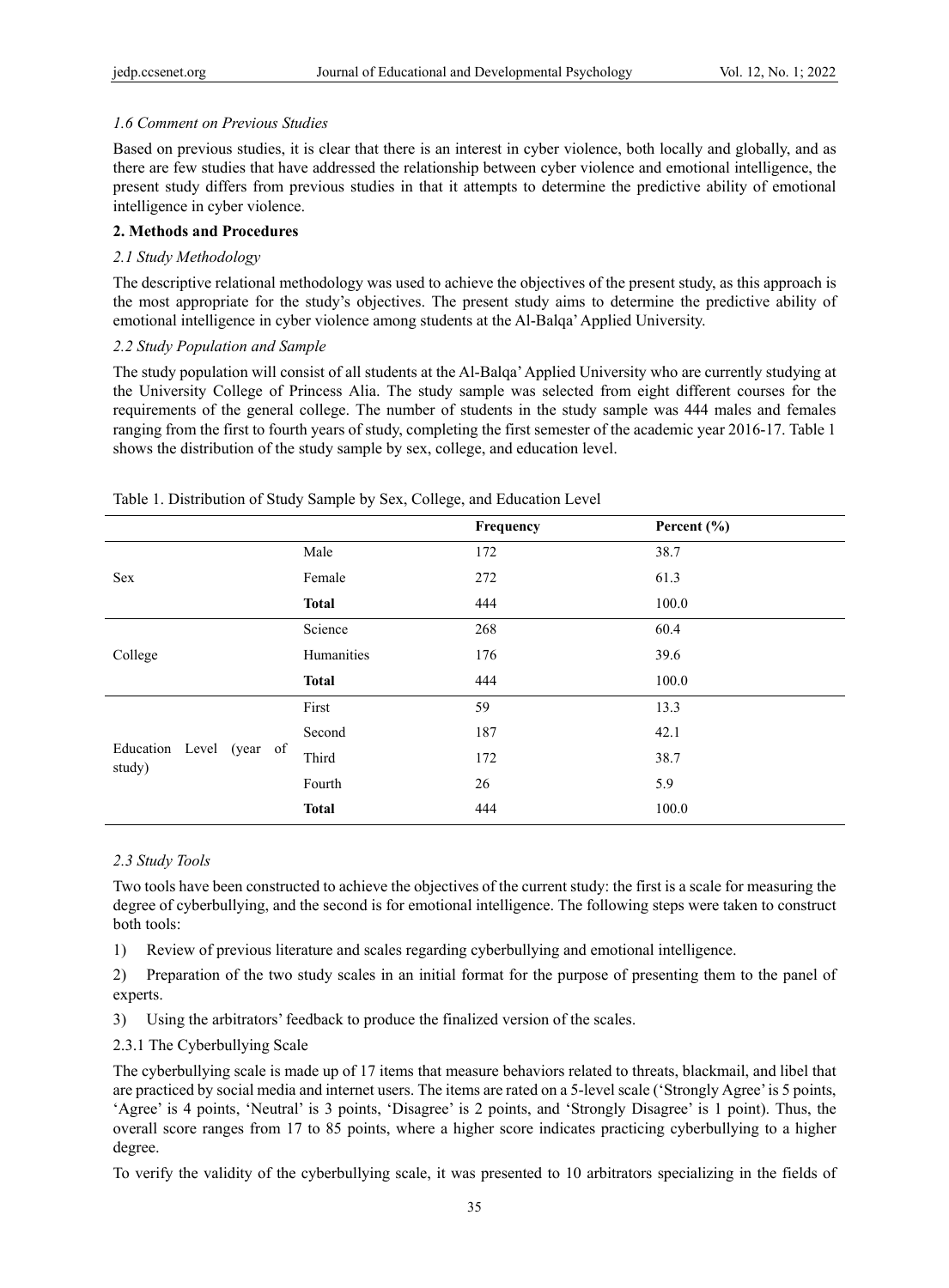psychology, mental health, and psychological counseling, in order to judge the validity of the scale items in the light of the concept and definition of cyberbullying. Based on the criteria of clarity and the item statements' affiliation with the behavioral area being measured, which specifically deals with the concept of cyberbullying, the judges expressed several observations regarding the wording of certain statements, which were reformulated, where an 80% agreement rate was adopted to keep or remove a statement.

The correlation between each statement and the overall score of the scale's statements was also calculated. Table 2 shows the results. As shown in Table 2, we note that all statements were correlated to the overall score at a value higher than 0.30, indicating that they have a high degree of internal validity.

| <b>Statement</b> | <b>Correlation Coefficient</b> | <b>Statement</b> | <b>Correlation Coefficient</b> |
|------------------|--------------------------------|------------------|--------------------------------|
|                  | 0.93                           | 10               | 0.89                           |
| $\mathcal{L}$    | 0.92                           | 11               | 0.92                           |
| 3                | 0.90                           | 12               | 0.93                           |
| 4                | 0.90                           | 13               | 0.88                           |
| 5                | 0.92                           | 14               | 0.87                           |
| 6                | 0.93                           | 15               | 0.81                           |
| 7                | 0.81                           | 16               | 0.90                           |
| 8                | 0.93                           | 17               | 0.90                           |
| 9                | 0.91                           |                  |                                |

Table 2. The Correlation Coefficient between Statements and the Overall Score on the Cyberbullying Scale

In order to ascertain the reliability of the scale, the Alpha Cronbach formula was used to calculate the internal consistency of the scale, which was 0.88. This factor indicates an appropriate level of reliability for the purposes of the present study.

## 2.3.2 The Emotional Intelligence Scale

The emotional intelligence scale consists of 50 items that measure the behaviors and attitudes associated with the elements and dimensions of emotional intelligence. Each item is rated on a five-level scale ('Strongly Agree' is 5 points, 'Agree' is 4 points, 'Neutral' is 3 points, 'Disagree' is 2 points, and 'Strongly Disagree' is 1 point). Thus, the overall score on the scale ranges from 40-200, where a higher score indicates a higher level of emotional intelligence. The items are distributed according to the following:

- 1) Social skills; measured by 10 items
- 2) Self-awareness; measured by 10 items
- 3) Self-motivation; measured by 10 items
- 4) Emotional regulation; measured by 10 items
- 5) Empathy; measured by 10 items

The correlation of the scale's item statements with the scale's overall score was also calculated. Table 3 shows the results. As shown in Table 3, we note that all statements were correlated to the overall score at a value higher than 0.30, indicating that they have a high degree of internal validity.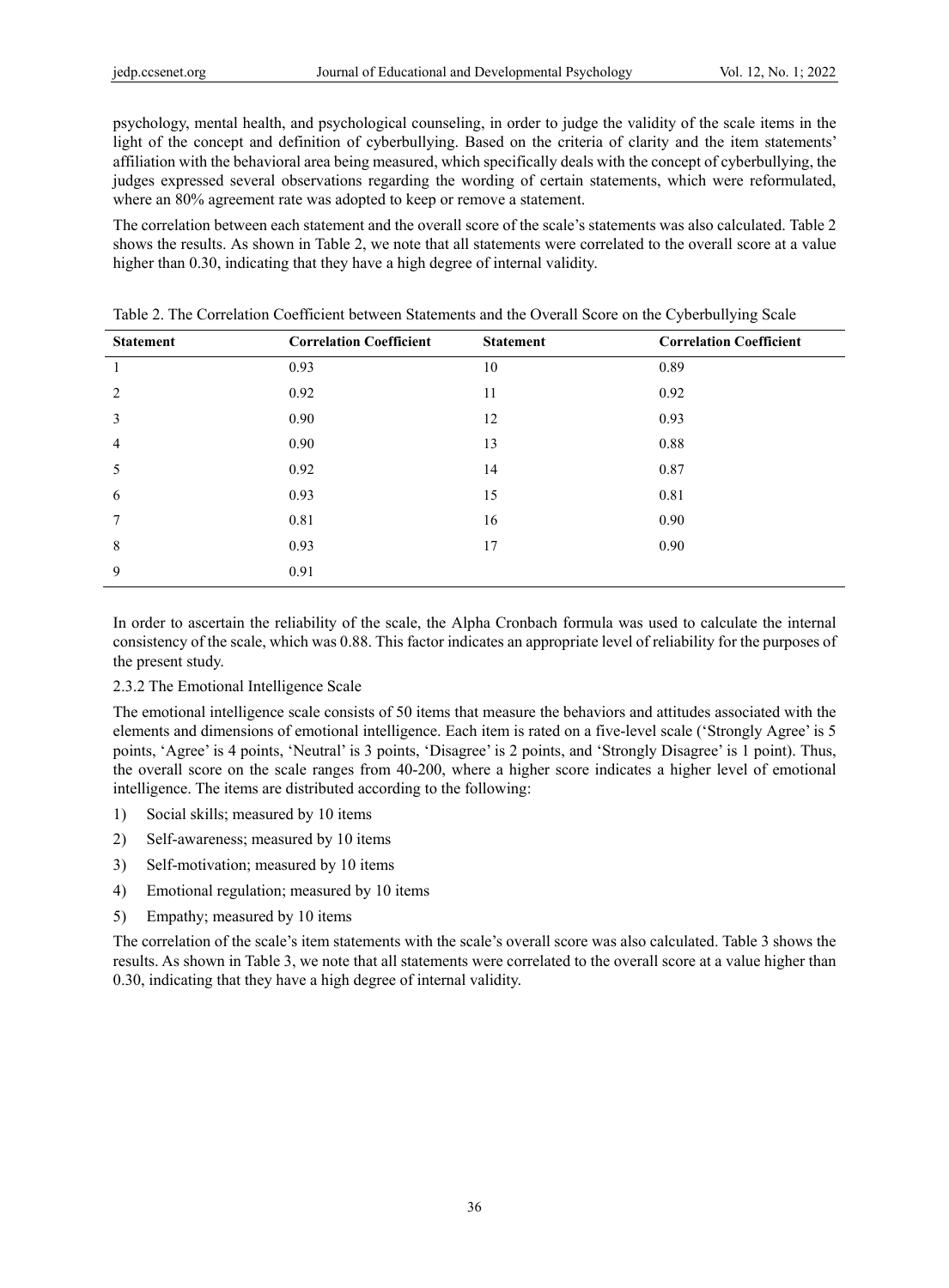| Social skills  |                            | Self-awareness |                            | Self-motivation |                            | Emotional regulation |                            | Empathy   |                            |
|----------------|----------------------------|----------------|----------------------------|-----------------|----------------------------|----------------------|----------------------------|-----------|----------------------------|
| Statement      | Correlation<br>Coefficient | Statement      | Correlation<br>Coefficient | Statement       | Correlation<br>Coefficient | Statement            | Correlation<br>Coefficient | Statement | Correlation<br>Coefficient |
| $\mathbf{1}$   | 0.62                       | 11             | 0.59                       | 21              | 0.54                       | 31                   | 0.69                       | 41        | 0.52                       |
| 2              | 0.55                       | 12             | 0.59                       | 22              | 0.54                       | 32                   | 0.65                       | 42        | 0.51                       |
| $\mathfrak{Z}$ | 0.57                       | 13             | 0.65                       | 23              | 0.52                       | 33                   | 0.66                       | 43        | 0.50                       |
| $\overline{4}$ | 0.52                       | 14             | 0.56                       | 24              | 0.68                       | 34                   | 0.53                       | 44        | 0.38                       |
| 5              | 0.63                       | 15             | 0.58                       | 25              | 0.64                       | 35                   | 0.43                       | 45        | 0.53                       |
| 6              | 0.49                       | 16             | 0.69                       | 26              | 0.66                       | 36                   | 0.48                       | 46        | 0.63                       |
| 7              | 0.64                       | 17             | 0.64                       | 27              | 0.58                       | 37                   | 0.43                       | 47        | 0.64                       |
| 8              | 0.58                       | 18             | 0.67                       | 28              | 0.67                       | 38                   | 0.53                       | 48        | 0.60                       |
| 9              | 0.63                       | 19             | 0.50                       | 29              | 0.69                       | 39                   | 0.49                       | 49        | 0.62                       |
| 10             | 0.60                       | 20             | 0.52                       | 30              | 0.52                       | 40                   | 0.30                       | 50        | 0.52                       |

Table 3. The Correlation Coefficient between Statements and the Overall Score on the Emotional Intelligence Scale

To verify the validity of the emotional intelligence scale, it was presented to 10 arbitrators specializing in psychology, mental health, and psychological counseling, in order to judge the validity of the scale questions in the light of the concept and definition of emotional intelligence. Based on the criteria of clarity and the item statements' affiliation with the behavioral area being measured, which specifically deals with the concept of emotional intelligence, the judges expressed several observations regarding the wording of certain paragraphs, which were reformulated, where an 80% agreement rate was adopted to keep or remove a paragraph.

In order to ascertain the reliability of the scale, Cronbach's Alpha coefficient was used to calculate the internal consistency of the scale. Table 4 shows the reliability coefficient of the emotional intelligence scale in its various dimensions.

| <b>Dimension</b>     | <b>Reliability coefficient</b> |
|----------------------|--------------------------------|
| Social skills        | 0.81                           |
| Self-awareness       | 0.85                           |
| Self-motivation      | 0.87                           |
| Emotional regulation | 0.87                           |
| Empathy              | 0.88                           |
| Total                | 0.93                           |

Table 4. Reliability Coefficients of the Emotional Intelligence Scale

Table 4 shows that the reliability coefficients ranged from 0.81 to 0.88. The total reliability coefficient of the scale was 0.93, which is an appropriate and sufficient factor for the purposes of the present study.

## *2.4 Study Procedures*

To achieve the goals of the study, the following steps were taken:

- Build and prepare the study tools for use and data collection
- Arbitration of the study tools and verification of validity and reliability
- Finalization of the study tools
- Data collection from the study sample
- Data analysis and writing the study report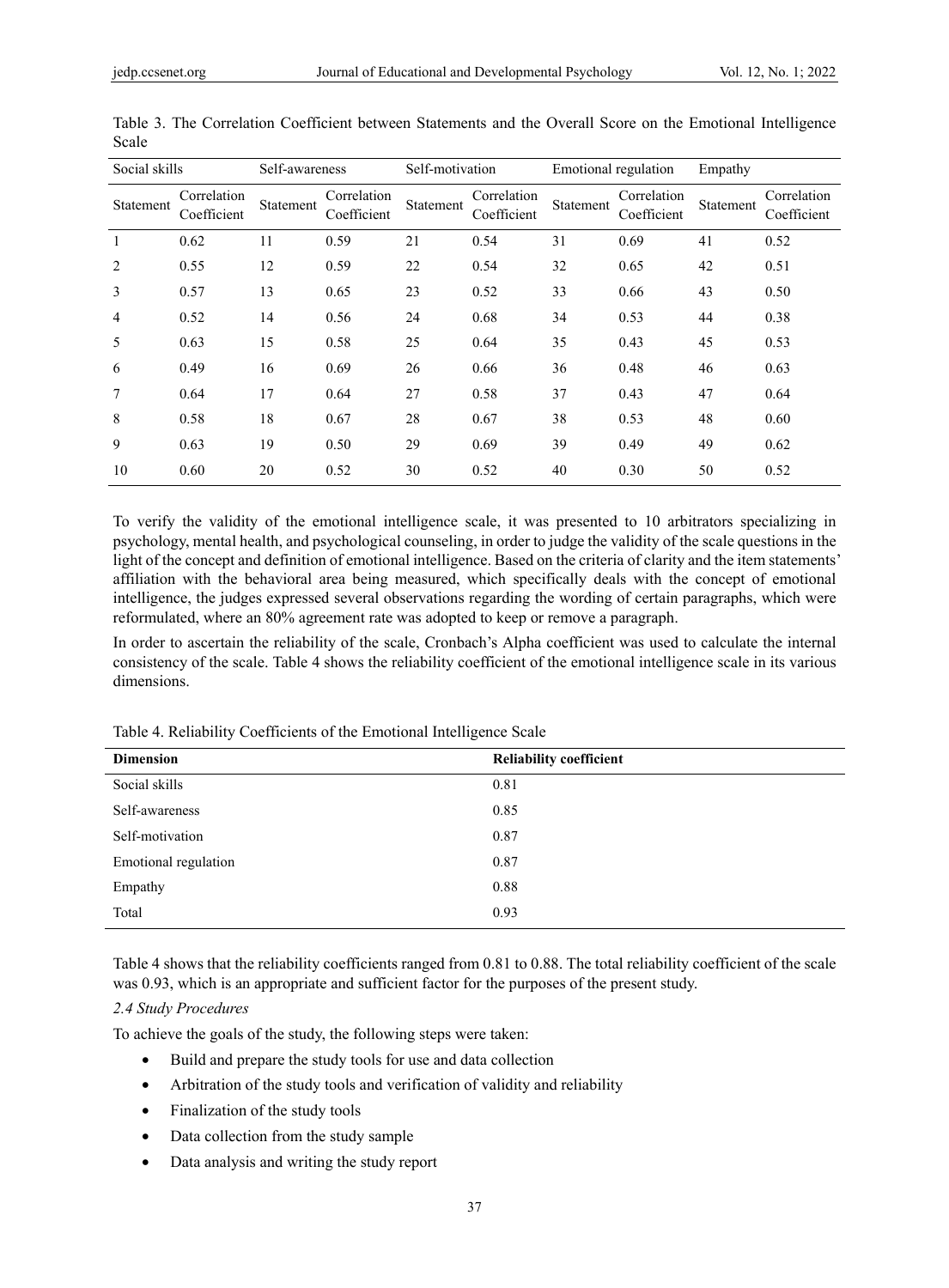## *2.5 Statistical Methods*

To answer the first and second study questions, arithmetic means and standard deviations were used. To answer the third study question, regression analysis was used to determine the predictive ability of the dimensions of emotional intelligence in cyberbullying.

# **3. Results and Discussion**

The current study aims to identify the predictive power of emotional intelligence on cyberbullying among Jordanian university students. The following is a presentation of the results according to the sequence of study questions.

*3.1 First Question: What is the level of Cyberbullying among Jordanian University Students?* 

To answer this question, means and standard deviations were calculated, and the means were arranged accordingly. Table 5 shows the results.

| <b>Statement</b><br>number | <b>Statement</b>                                                                                                                              | Mean | <b>Standard</b><br>deviation | Level    | Rank           |
|----------------------------|-----------------------------------------------------------------------------------------------------------------------------------------------|------|------------------------------|----------|----------------|
| 15                         | I think I have the ability to respond to other people's<br>aggression by spreading rumors about them through social<br>networks.              | 2.83 | 1.27                         | Moderate | $\overline{1}$ |
| 10                         | I resort to taking revenge on others and embarrassing them<br>through electronic means when there is conflict between us.                     | 2.79 | 1.25                         | Moderate | 2              |
| 17                         | I consider myself capable of using electronic means of<br>communication to deal with the abuses of others against me.                         | 2.79 | 1.31                         | Moderate | 3              |
| 13                         | I feel like I'm in control when I hide behind a fake name and<br>send emails containing abuse.                                                | 2.78 | 1.28                         | Moderate | 4              |
| 1                          | I post embarrassing comments on my page.                                                                                                      | 2.77 | 1.34                         | Moderate | 5              |
| 3                          | I post embarrassing images on others' pages.                                                                                                  | 2.76 | 1.27                         | Moderate | 6              |
| $\overline{7}$             | I send emails with offensive information about my friends.                                                                                    | 2.76 | 1.36                         | Moderate | $\tau$         |
| 12                         | I feel great relief when I humiliate and abuse other through<br>electronic means.                                                             | 2.75 | 1.31                         | Moderate | 8              |
| 6                          | I send text messages through email containing insults and<br>ridicule.                                                                        | 2.73 | 1.33                         | Moderate | 9              |
| 14                         | I think the best way to counter other people's aggression is to<br>use electronic means of communication to respond to them<br>and mock them. | 2.73 | 1.31                         | Moderate | 10             |
| 16                         | I feel confident among my friends, because I have the courage<br>to attack others through electronic means of communication.                  | 2.73 | 1.32                         | Moderate | 11             |
| 2                          | I hack electronic accounts.                                                                                                                   | 2.72 | 1.36                         | Moderate | 12             |
| 5                          | I send text messages in the form of threats to people I don't<br>know.                                                                        | 2.72 | 1.29                         | Moderate | 13             |
| 4                          | I promote news/rumors about myself through text/email.                                                                                        | 2.70 | 1.28                         | Moderate | 14             |
| 11                         | I have electronic accounts especially for use in cases where I<br>need to take revenge.                                                       | 2.70 | 1.28                         | Moderate | 15             |
| 8                          | I send short offensive videos to others.                                                                                                      | 2.68 | 1.46                         | Moderate | 16             |
| 9                          | I make phone calls where I speak to others with contempt.                                                                                     | 2.65 | 1.35                         | Moderate | 17             |
|                            | Average                                                                                                                                       | 2.74 | 1.32                         |          |                |

Table 5. Means and Standard Deviations of Participants' Responses on the Cyberbullying Scale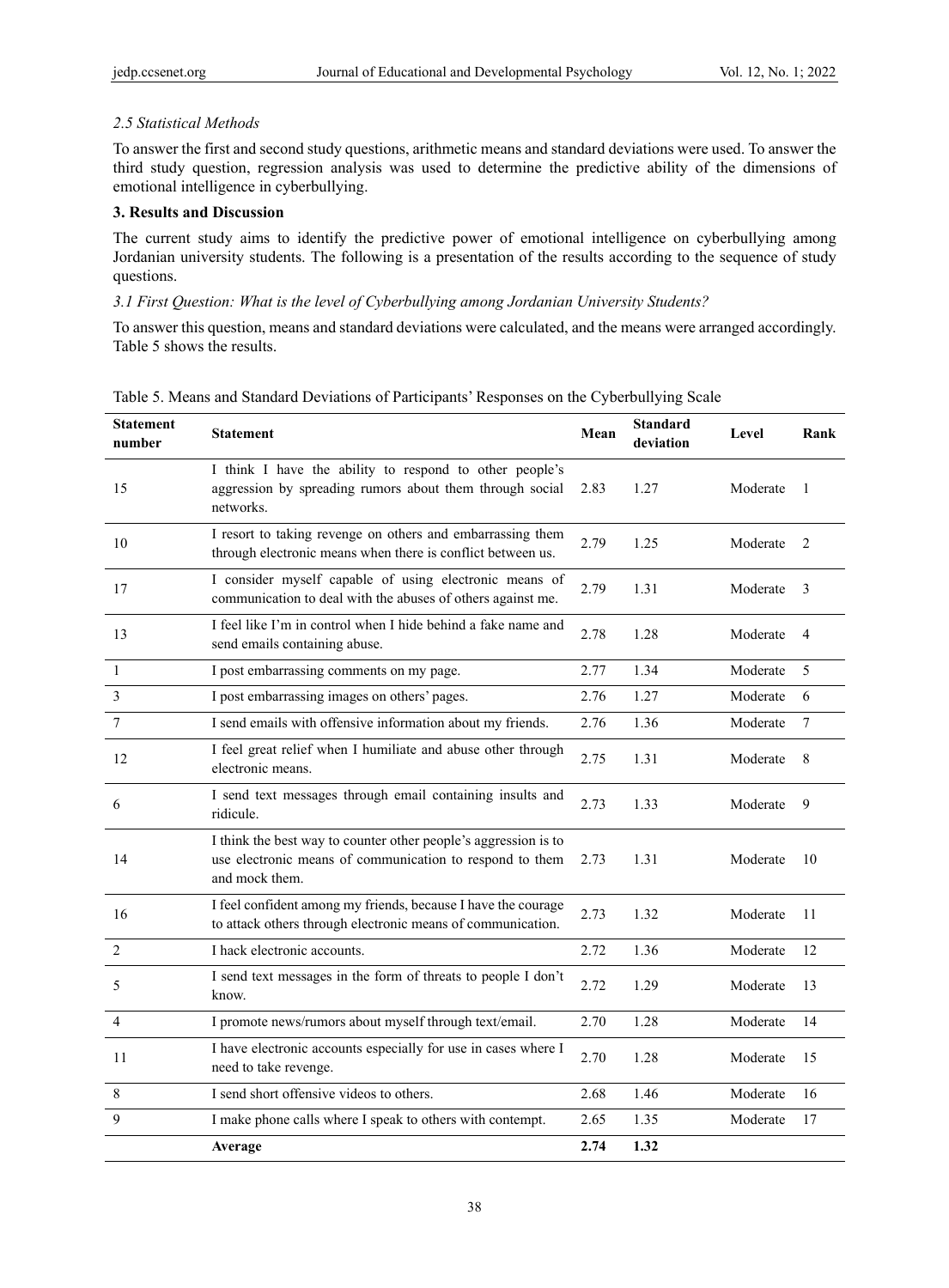Table 5 shows that the means ranged from 2.65 to 2.83. The highest mean was for the item that states, " I think I have the ability to respond to other people's aggression by spreading rumors about them through social networks", which had a mean of 2.83 with a standard deviation of 1.27. The lowest mean belonged to the following statement: "I make phone calls where I speak to others with contempt", which had a mean of 2.65 with a standard deviation of 1.35. The general average was 2.74 with a standard deviation of 1.32, which indicates that the level of cyberbullying was moderate.

The results align with the Barakat study (2009), as they demonstrate the negative effects that emerge from the use of various technological tools and the internet. These effects can be attributed to the lack of proper guidance for university students and the provision of information on the importance of the best use of the internet and other means of communication. This guidance must occur without the use of domestic oppression, violence, or physical abuse. The resulting moderate level of cyberbullying may also be attributed to the lack of family support, specifically in terms of guiding children's behavior and their internet usage habits. The more freedom they have in using the internet, the more likely they are to engage in negative behaviors as a result of being exposed to a variety of harmful things. The lack of family encouragement in exercising self-discipline and practicing self-awareness of their actions while using electronic means of communication in general further contributes to this finding.

The university also has to a role to play by holding seminars to educate caregivers, where the seminars are aimed at helping caregivers guide their children to properly interact with the information network, and the negative effects that may result from its misuse. They should also aim to direct caregivers on how to hold family dialogues and discussions with their children in a calm and balanced manner, and to answer their questions and address their thoughts, attitudes, and the sound or unsound information they might hold in their minds. This role can be carried out by the faculty of social work and the sociology department, specifically regarding working with other social institutions and coordinating with them.

#### *3.2 Second Question: What is the Level of Emotional Intelligence among Jordanian University Students?*

To answer this question, the means and standard deviations were calculated, and the means were arranged in a descending order. Table 6 shows the results.

| <b>Dimension</b>     | Mean | <b>Standard deviation</b> | Level | Rank |
|----------------------|------|---------------------------|-------|------|
| Social skills        | 4.50 | 0.41                      | High  |      |
| Self-awareness       | 4.18 | 0.41                      | High  | 2    |
| Self-motivation      | 4.16 | 0.43                      | High  | 3    |
| Emotional regulation | 4.12 | 0.41                      | High  | 4    |
| Empathy              | 4.10 | 0.40                      | High  | 5    |
| Overall              | 4.13 | 0.37                      | High  |      |

Table 6. Means and Standard Deviations of Participants' Responses on the Emotional Intelligence Scale

Table 6 shows that the means ranged from 4.10 to 4.50. The highest mean was for the field of social skills, which was 4.50 with a standard deviation of 0.41. The lowest mean was for the field of empathy, which was 4.10 with a standard deviation of 0.40. The general mean was 4.13 with a standard deviation of 0.37, which indicated that the level of emotional intelligence was high among Jordanian university students.

The high level of emotional intelligence among university students may be due to the nature of the university environment. It is a social environment filled with dialogue and social communication, which provides students with the ability to explore their friends' feelings, to understand the feelings of those around them, to humor their friends and to deal with them calmly, and to build friendships and communicate with others. These are all basic skills and abilities to empathize and communicate with other people. Further, the expectations from university students may prompt them to act in a manner that aligns with those expectations. This may be attributed to the fact that they have a certain level of maturity that enables them to recognize and regulate their emotions, to control their feelings and behaviors, to suppress their negative emotions, to understand and recognize the feelings of others, and to have a good sensitivity to the feelings of others. University students are considered to be an aware and educated social group that is capable of dealing with life's problems, solving them, being resilient, and having control over their emotional regulation. These abilities result from their neuroplasticity, which makes their relationships and actions acceptable and organized in a manner that allows them to feel satisfied with themselves and their lives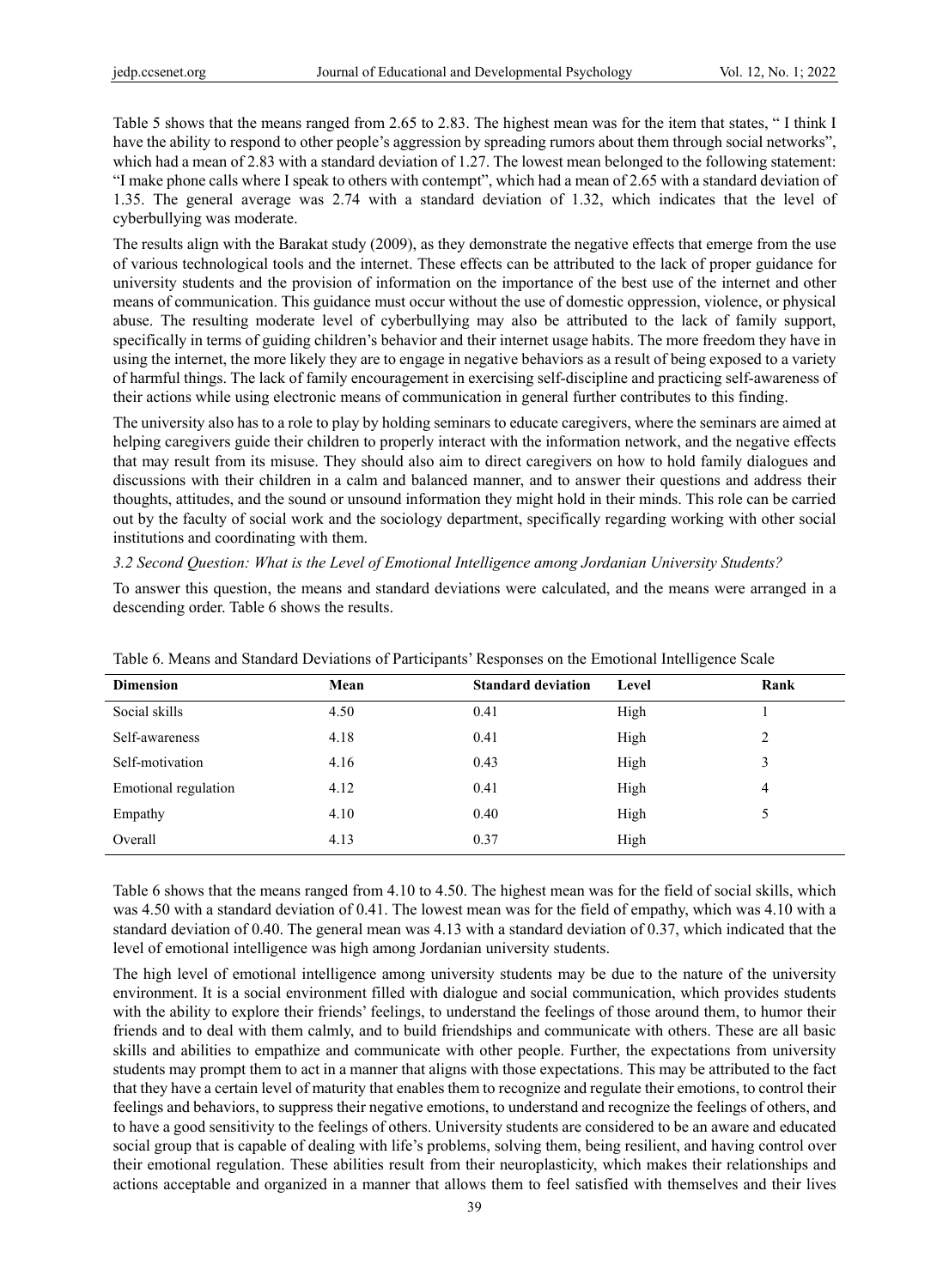through using emotional regulation methods for achieving their goals.

*3.3 Third Question: Is There a Significant Correlation between Cyberbullying and Emotional Intelligence Dimensions among Jordanian University Students?* 

To answer this question, the correlation between cyberbullying and emotional intelligence dimensions among Jordanian university students was calculated. Table 7 shows the results.

Table 7. Pearson's Correlation between Cyberbullying and Emotional Intelligence Dimensions among Jordanian University Students

| <b>Dimension</b>     | <b>Correlation coefficient</b> | Significance |
|----------------------|--------------------------------|--------------|
| Self-awareness       | $-.391$ **                     | 0.001        |
| Emotional regulation | $-.407**$                      | 0.001        |
| Self-motivation      | $-.427***$                     | 0.001        |
| Empathy              | $-.371$ **                     | 0.001        |
| Social skills        | $-.365***$                     | 0.001        |
| Overall              | $-.428$ **                     | 0.001        |

Table 7 shows that the correlation coefficients between the dimensions of emotional intelligence (self-awareness, emotional regulation, self-motivation, empathy, social skills, and overall level) and cyberbullying had the following values, respectively: (-0.391, -0.407-, -0.427, -0.371, -0.365, -0.428). All of these coefficients are significant at  $p = 0.05$ . Therefore, there is a significant negative correlation between cyberbullying and emotional intelligence dimensions among Jordanian university students.

The negative correlation between cyberbullying and the emotional intelligence of university students can be attributed to a variety of factors, such as the ability to exert self-control, the ability to control emotions in front of others who build a positive image of the student's behavior, as well as the way the student treats others who expect a university student to be smart and mature, and to use his/her brain in dealing with others.

In addition, the university performs the function of linking values to knowledge to develop students' emotional intelligence through indirect guidance and non-traditional education, as values are not established through speech and advice, but through the encouragement of positive attitudes that the university must instill in students.

*3.4 Fourth Question: Which Emotional Intelligence Dimensions are the Most Predictive of Cyberbullying among Jordanian University Students?* 

To answer this question, a stepwise multiple regression analysis was performed, and the results are displayed in Table 8.

Table 8. Results of the Stepwise Multiple Regression Analysis of the Most Predictive Emotional Intelligence Dimensions of Cyberbullying among Jordanian University Students

|                             | Correlation | Constant values F-value Significance Beta t-value Significance |       |      |                          |      |
|-----------------------------|-------------|----------------------------------------------------------------|-------|------|--------------------------|------|
| <b>Self-motivation</b>      | 0.43        | 0.18                                                           | 98.73 | 0.00 | $-284$ $-3.916$          | .000 |
| <b>Emotional regulation</b> | 0.44        | 0.19                                                           | 5.93  | 0.02 | $-.177$ $-.2.435$ $.015$ |      |

Table 8 shows that the correlation coefficient between the self-motivation variable as one of the dimensions of emotional intelligence and cyberbullying was 0.43. The statistical value was 98.73 at a significance level of  $p =$ 0.05, and the beta coefficient was -0.284, which indicates that self-motivation negatively predicts cyberbullying, and that self-motivation accounted for 18% of the degree of cyberbullying. The results also showed that emotional regulation explained only 1% more than what was explained by self-motivation, and the beta coefficient was -0.177. This shows an inverse relationship, indicating that emotional regulation negatively predicts cyberbullying.

University students tend to have high self-esteem and self-assertion levels, as they achieve harmony within themselves and their environments with the help of those around them. This provides a suitable atmosphere that meets their needs and helps them achieve security, peace, and harmony. At this stage in their lives, university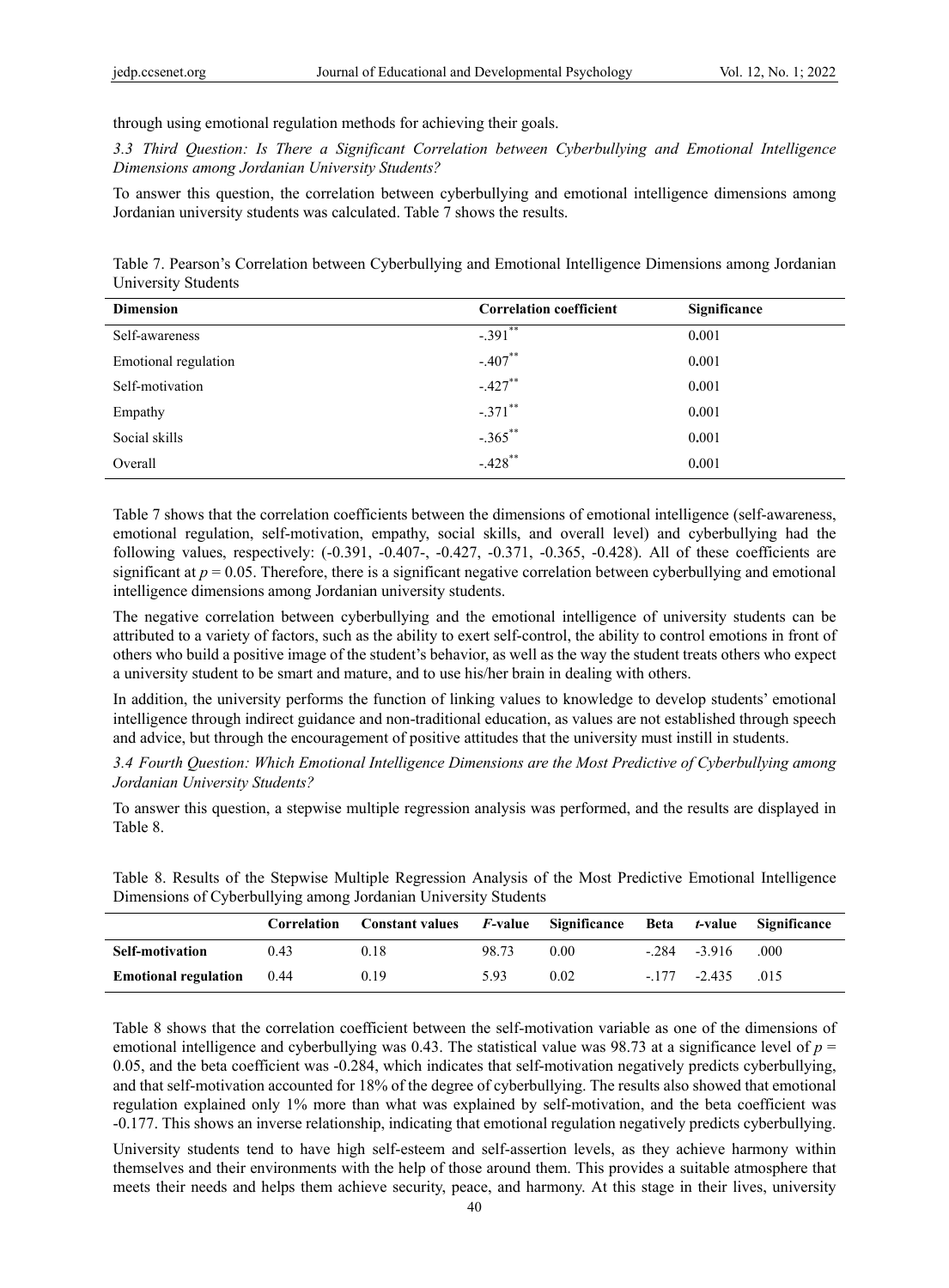students have many psychological pressures that can lead to lower motivation and higher self-dissatisfaction, stress, psychological conflicts, as well as an inability to meet basic psychological needs that are based on self-worth and the deterioration of their internal feelings. Consequently, they are unable to achieve their goals; in particular, their educational goals, as a result of not taking advantage of their skills and abilities for overcoming challenges.

As for university students who have the ability to monitor and manage their emotions, while taking into account the nature of university relations and avoiding the problems that stem from lack of emotional control, in addition to the nature of the experiences that are acquired during their studies and to the characteristics associated with the post-secondary level, these abilities increase their life experience and help them solve the problems that they face without resorting to cyberbullying. This means that the emotional side of the personality is meant to facilitate emotional control when faced with dangerous or difficult situations.

### **4. Conclusions and Implications**

The goal of the present study was to examine the predictive ability of emotional intelligence dimensions on cyberbullying behaviors among Jordanian university students. Results indicated that emotional intelligence in all its secondary dimensions (self-awareness, emotional regulation, self-motivation, empathy, and social skills) negatively predicts cyberbullying behaviors among students. These findings have implications that should be taken into consideration in the development of interventional, educational, and preventative programs that address cyberbullying behaviors. Programs that support an understanding and development of emotional intelligence skills such as emotional regulation, self-awareness, empathy...etc. may prove to be particularly effective in changing bullying behavioral patterns among student populations.

#### **References**

- Al-Masri, N. (2011). *University student use of social media sites and its impact on other media usage: a study of a sample of Palestinian college students.* Paper presented at the Media College conference at Yarmouk University entitled "Media and Societal Transformations in the Arab World", held from November 23-25, 2011, Yarmouk University, Irbid, Jordan.
- Ateya, H. M. (2007). An experiment in the ethics of the information society: a survey of students' views of information science. *Arabic Library and Information Journal*, *27(*3).
- Backe, E. L., Lilleston, P., & McCleary-Sills, J. (2018). Networked Individuals, Gendered Violence: A Literature Review of Cyberviolence. *Violence and Gender*, *5*(3), 135-146. https://doi.org/10.1089/vio.2017.0056
- Bakir, A. (2010). *Evolution of the role of the university in the service of society in the light of community responsibility and modern global trends*. Paper presented at the conference of Social Responsibility for Palestinian Universities, Yarmouk University, Irbid, Jordan. Abstract retrieved from https://arabci.org/Articles?id=30560
- Barakat, F. (2009). *The various negative effects of modern means of communication on social upbringing.* Paper presented at the Educational Psychological Conference, the Faculty of Education, the University of Damascus, Damascus, Syria. Abstract retrieved from https://socio.yoo7.com/t3523-topic
- Extremera, N., Quintana-Orts, C., Mérida-López, S., & Rey, L. (2018). Cyberbullying victimization, self-esteem and suicidal ideation in adolescence: Does emotional intelligence play a buffering role? *Frontiers in Psychology*, *9*, 367. https://doi.org/10.3389/FPSYG.2018.00367/BIBTEX
- Fonseca, L., & Nieth, L. (2021). The role of universities in regional development strategies: A comparison across actors and policy stages. *European Urban and Regional Studies*, *28*(3), 298-315. https://doi.org/10.1177/0969776421999743
- Golubev, V. (2003) *Criminals in computer related crimes*. Retrieved January 1, 2022, from https://www.crime-research.org/articles/Golubev\_nov1
- Holdren, A. (2020). *Examining the impact of adolescent cyberbullying on early adulthood self-esteem and self-efficacy* (Doctoral Dissertation). Available from ProQuest Dissertation & Theses.
- Jarrar, L. A. (2011). *Facebook participation and its relationship to Jordanian university students' attitudes towards family relations (*Unpublished master's thesis). Middle East University, Amman, Jordan.
- Martínez-Monteagudo, M. C., Delgado, B., Inglés, C. J., & García-Fernández, J. M. (2019). Cyberbullying in the university setting. Relationship with family environment and emotional intelligence. *Computers in Human Behavior*, *91*, 220-225. https://doi.org/10.1016/J.CHB.2018.10.002